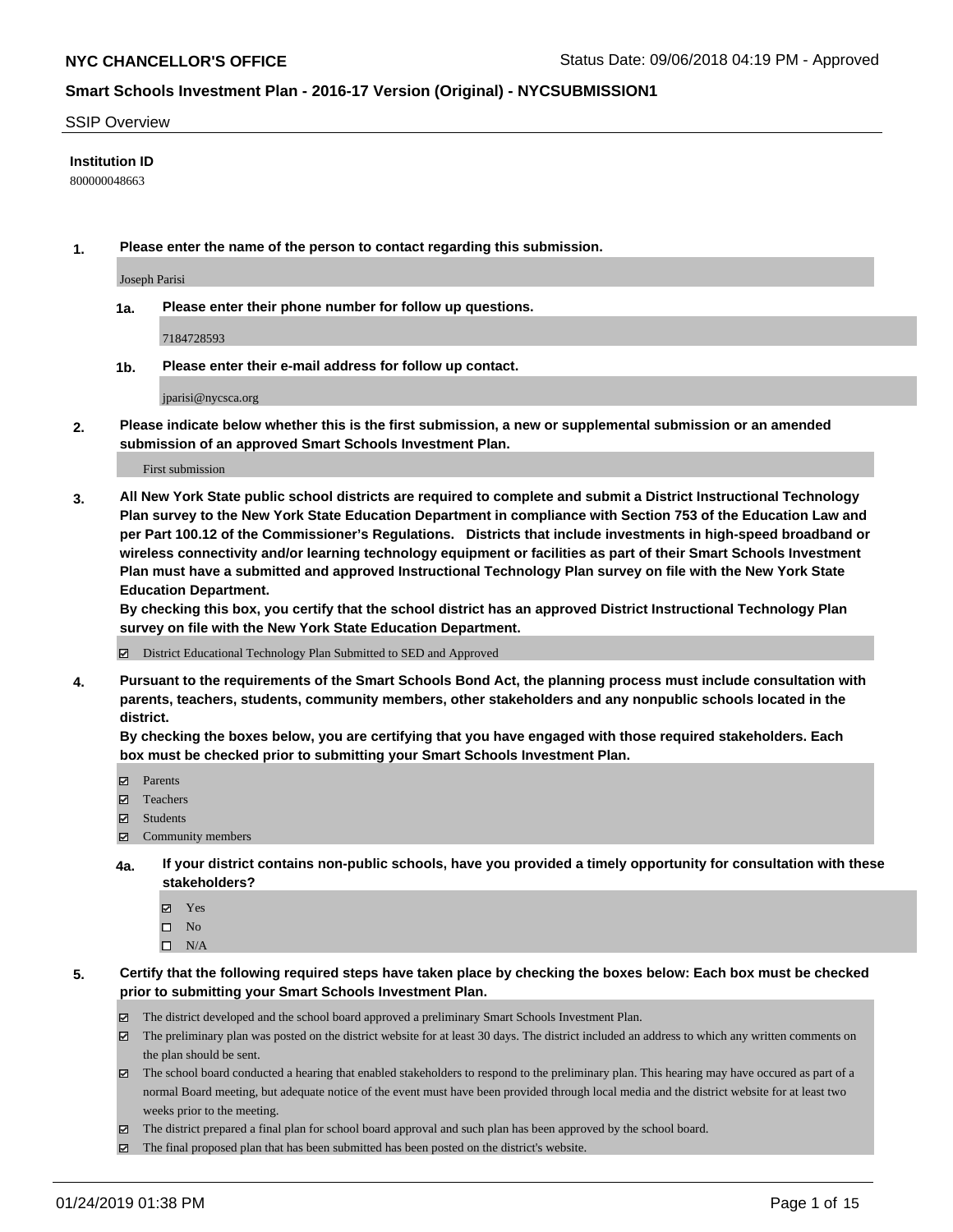SSIP Overview

**5a. Please upload the proposed Smart Schools Investment Plan (SSIP) that was posted on the district's website, along with any supporting materials. Note that this should be different than your recently submitted Educational Technology Survey. The Final SSIP, as approved by the School Board, should also be posted on the website and remain there during the course of the projects contained therein.**

NYC SCA SSBA List of Pre-K Projects.pdf NYC SCA List of TCU Projects.pdf 20161208 Updated Decision Memo.pdf.pdf

**5b. Enter the webpage address where the final Smart Schools Investment Plan is posted. The Plan should remain posted for the life of the included projects.**

https://web.archive.org/web/20160326092720/https://www.schools.nyc.gov/AboutUs/leadership/PEP/publicnotice/2015- 2016/NYCSSBAApril202016PEP

**6. Please enter an estimate of the total number of students and staff that will benefit from this Smart Schools Investment Plan based on the cumulative projects submitted to date.**

1,500,000

**7. An LEA/School District may partner with one or more other LEA/School Districts to form a consortium to pool Smart Schools Bond Act funds for a project that meets all other Smart School Bond Act requirements. Each school district participating in the consortium will need to file an approved Smart Schools Investment Plan for the project and submit a signed Memorandum of Understanding that sets forth the details of the consortium including the roles of each respective district.**

 $\Box$  The district plans to participate in a consortium to partner with other school district(s) to implement a Smart Schools project.

**8. Please enter the name and 6-digit SED Code for each LEA/School District participating in the Consortium.**

| l Partner LEA/District | <b>ISED BEDS Code</b> |
|------------------------|-----------------------|
| Not Applicable to NYC  | (No Response)         |

**9. Please upload a signed Memorandum of Understanding with all of the participating Consortium partners.**

(No Response)

**10. Your district's Smart Schools Bond Act Allocation is:**

\$783,141,339

**11. Enter the budget sub-allocations by category that you are submitting for approval at this time. If you are not budgeting SSBA funds for a category, please enter 0 (zero.) If the value entered is \$0, you will not be required to complete that survey question.**

|                                              | Sub-        |
|----------------------------------------------|-------------|
|                                              | Allocations |
| <b>School Connectivity</b>                   | 0           |
| <b>Connectivity Projects for Communities</b> | 0           |
| Classroom Technology                         | 0           |
| Pre-Kindergarten Classrooms                  | 100,000,000 |
| Replace Transportable Classrooms             | 300,000,000 |
| <b>High-Tech Security Features</b>           | 0           |
| Totals:                                      | 400,000,000 |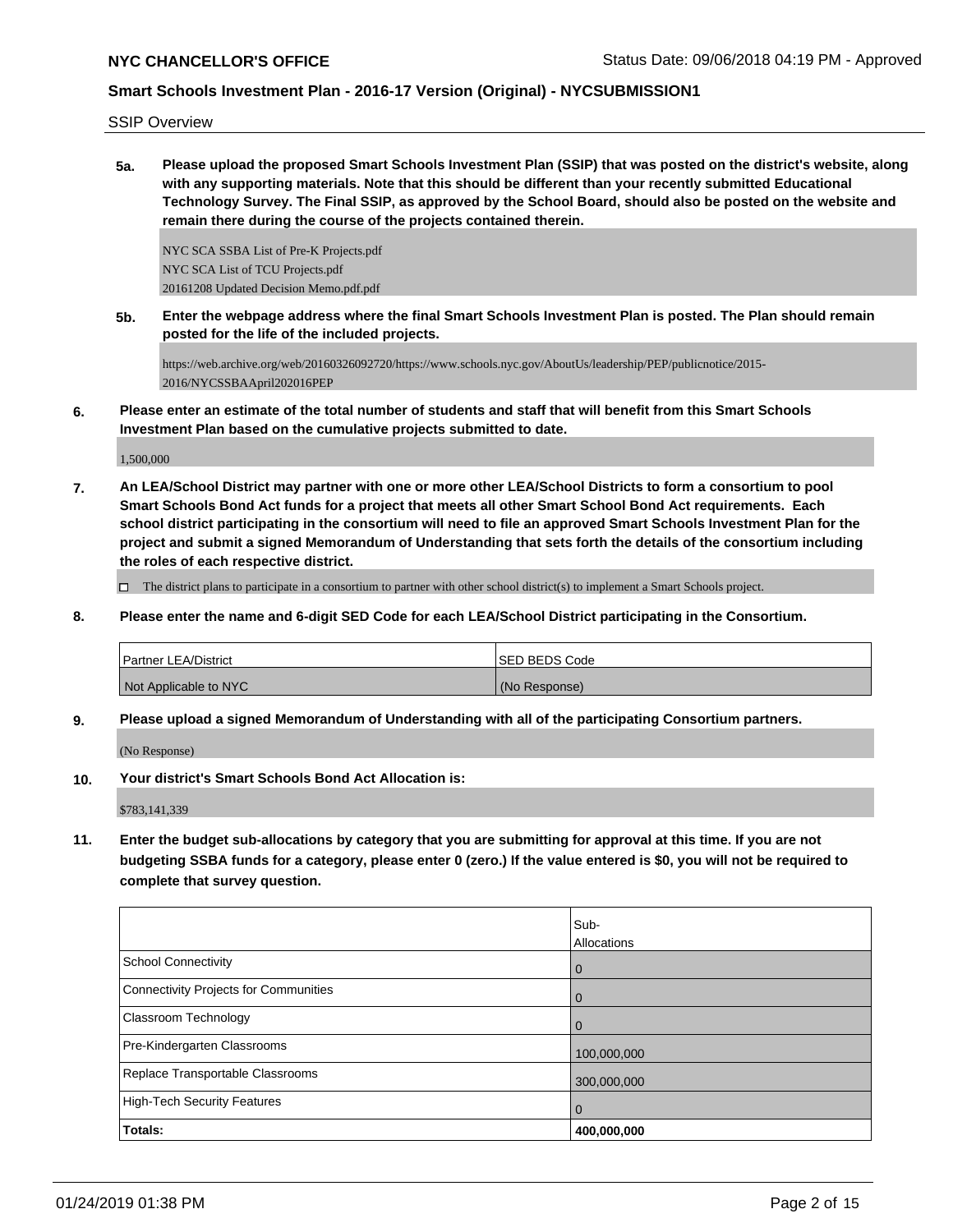School Connectivity

- **1. In order for students and faculty to receive the maximum benefit from the technology made available under the Smart Schools Bond Act, their school buildings must possess sufficient connectivity infrastructure to ensure that devices can be used during the school day. Smart Schools Investment Plans must demonstrate that:**
	- **• sufficient infrastructure that meets the Federal Communications Commission's 100 Mbps per 1,000 students standard currently exists in the buildings where new devices will be deployed, or**
	- **• is a planned use of a portion of Smart Schools Bond Act funds, or**
	- **• is under development through another funding source.**

**Smart Schools Bond Act funds used for technology infrastructure or classroom technology investments must increase the number of school buildings that meet or exceed the minimum speed standard of 100 Mbps per 1,000 students and staff within 12 months. This standard may be met on either a contracted 24/7 firm service or a "burstable" capability. If the standard is met under the burstable criteria, it must be:**

**1. Specifically codified in a service contract with a provider, and**

**2. Guaranteed to be available to all students and devices as needed, particularly during periods of high demand, such as computer-based testing (CBT) periods.**

**Please describe how your district already meets or is planning to meet this standard within 12 months of plan submission.**

(No Response)

**1a. If a district believes that it will be impossible to meet this standard within 12 months, it may apply for a waiver of this requirement, as described on the Smart Schools website. The waiver must be filed and approved by SED prior to submitting this survey.**

 $\Box$  By checking this box, you are certifying that the school district has an approved waiver of this requirement on file with the New York State Education Department.

### **2. Connectivity Speed Calculator (Required)**

|                         | l Number of<br><b>Students</b> | Multiply by<br>100 Kbps | Divide by 1000 Current Speed<br>to Convert to<br>Required<br>l Speed in Mb | lin Mb           | Expected<br>Speed to be<br>Attained Within   Required<br>12 Months | <b>Expected Date</b><br>When<br>Speed Will be<br>Met |
|-------------------------|--------------------------------|-------------------------|----------------------------------------------------------------------------|------------------|--------------------------------------------------------------------|------------------------------------------------------|
| <b>Calculated Speed</b> | (No<br>Response)               | (No Response)           | (No<br>Response)                                                           | (No<br>Response) | (No<br>Response)                                                   | (No<br>Response)                                     |

**3. Describe how you intend to use Smart Schools Bond Act funds for high-speed broadband and/or wireless connectivity projects in school buildings.**

(No Response)

**4. Describe the linkage between the district's District Instructional Technology Plan and the proposed projects. (There should be a link between your response to this question and your response to Question 1 in Part E. Curriculum and Instruction "What are the district's plans to use digital connectivity and technology to improve teaching and learning?)**

(No Response)

**5. If the district wishes to have students and staff access the Internet from wireless devices within the school building, or in close proximity to it, it must first ensure that it has a robust Wi-Fi network in place that has sufficient bandwidth to meet user demand.**

**Please describe how you have quantified this demand and how you plan to meet this demand.**

(No Response)

**6. As indicated on Page 5 of the guidance, the Office of Facilities Planning will have to conduct a preliminary review**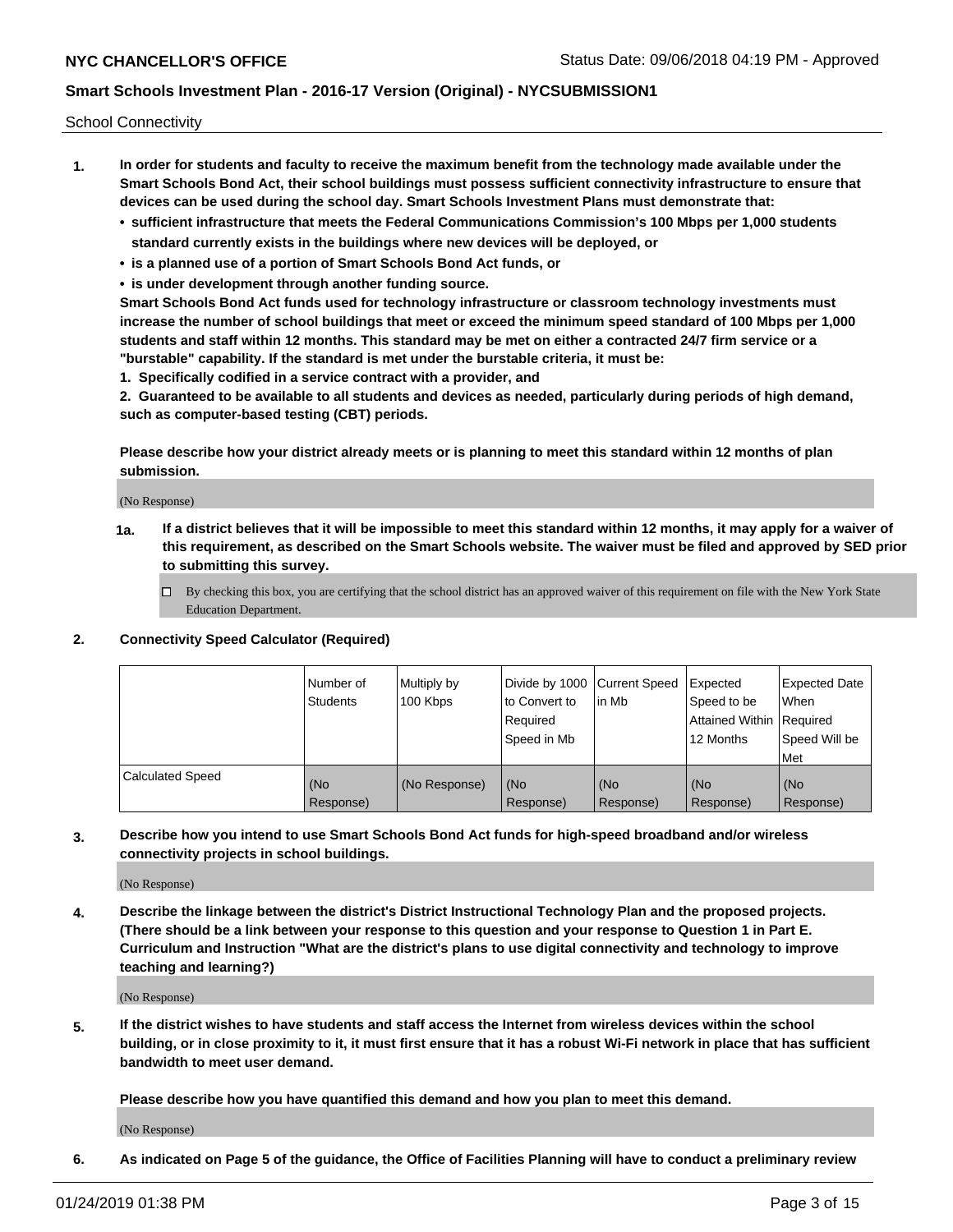School Connectivity

**of all capital projects, including connectivity projects.**

**Please indicate on a separate row each project number given to you by the Office of Facilities Planning.**

| Project Number |  |
|----------------|--|
|                |  |
|                |  |
| (No Response)  |  |
|                |  |

**7. Certain high-tech security and connectivity infrastructure projects may be eligible for an expedited review process as determined by the Office of Facilities Planning.**

**Was your project deemed eligible for streamlined review?**

(No Response)

**8. Include the name and license number of the architect or engineer of record.**

| Name          | License Number |
|---------------|----------------|
| (No Response) | (No Response)  |

**9. If you are submitting an allocation for School Connectivity complete this table. Note that the calculated Total at the bottom of the table must equal the Total allocation for this category that you entered in the SSIP Overview overall budget.** 

|                                            | Sub-              |
|--------------------------------------------|-------------------|
|                                            | <b>Allocation</b> |
| Network/Access Costs                       | (No Response)     |
| <b>Outside Plant Costs</b>                 | (No Response)     |
| School Internal Connections and Components | (No Response)     |
| <b>Professional Services</b>               | (No Response)     |
| Testing                                    | (No Response)     |
| <b>Other Upfront Costs</b>                 | (No Response)     |
| <b>Other Costs</b>                         | (No Response)     |
| Totals:                                    | 0                 |

**10. Please detail the type, quantity, per unit cost and total cost of the eligible items under each sub-category. This is especially important for any expenditures listed under the "Other" category. All expenditures must be eligible for tax-exempt financing to be reimbursed through the SSBA. Sufficient detail must be provided so that we can verify this is the case. If you have any questions, please contact us directly through smartschools@nysed.gov. NOTE: Wireless Access Points should be included in this category, not under Classroom Educational Technology, except those that will be loaned/purchased for nonpublic schools.**

| Select the allowable expenditure | Item to be purchased | Quantity      | Cost per Item | <b>Total Cost</b> |
|----------------------------------|----------------------|---------------|---------------|-------------------|
| type.                            |                      |               |               |                   |
| Repeat to add another item under |                      |               |               |                   |
| each type.                       |                      |               |               |                   |
| (No Response)                    | (No Response)        | (No Response) | (No Response) | (No Response)     |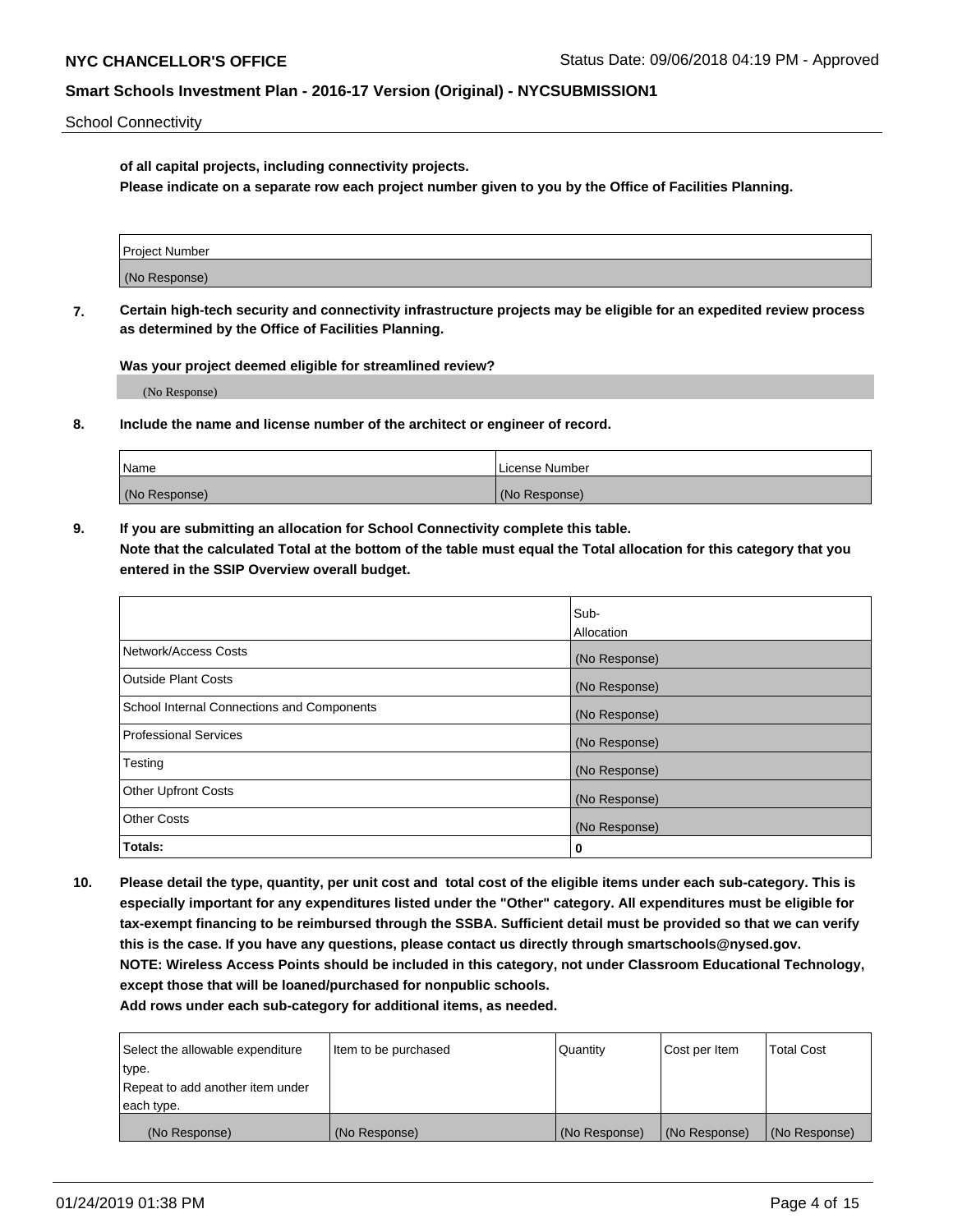Community Connectivity (Broadband and Wireless)

**1. Describe how you intend to use Smart Schools Bond Act funds for high-speed broadband and/or wireless connectivity projects in the community.**

(No Response)

**2. Please describe how the proposed project(s) will promote student achievement and increase student and/or staff access to the Internet in a manner that enhances student learning and/or instruction outside of the school day and/or school building.**

(No Response)

**3. Community connectivity projects must comply with all the necessary local building codes and regulations (building and related permits are not required prior to plan submission).**

 $\Box$  I certify that we will comply with all the necessary local building codes and regulations.

**4. Please describe the physical location of the proposed investment.**

(No Response)

**5. Please provide the initial list of partners participating in the Community Connectivity Broadband Project, along with their Federal Tax Identification (Employer Identification) number.**

| <b>Project Partners</b> | l Federal ID # |
|-------------------------|----------------|
| (No Response)           | (No Response)  |

**6. If you are submitting an allocation for Community Connectivity, complete this table.**

**Note that the calculated Total at the bottom of the table must equal the Total allocation for this category that you entered in the SSIP Overview overall budget.**

|                                    | Sub-Allocation |
|------------------------------------|----------------|
| Network/Access Costs               | (No Response)  |
| Outside Plant Costs                | (No Response)  |
| <b>Tower Costs</b>                 | (No Response)  |
| <b>Customer Premises Equipment</b> | (No Response)  |
| Professional Services              | (No Response)  |
| Testing                            | (No Response)  |
| <b>Other Upfront Costs</b>         | (No Response)  |
| <b>Other Costs</b>                 | (No Response)  |
| Totals:                            | 0              |

**7. Please detail the type, quantity, per unit cost and total cost of the eligible items under each sub-category. This is especially important for any expenditures listed under the "Other" category. All expenditures must be capital-bond eligible to be reimbursed through the SSBA. If you have any questions, please contact us directly through smartschools@nysed.gov.**

| Select the allowable expenditure | Item to be purchased | Quantity      | Cost per Item | <b>Total Cost</b> |
|----------------------------------|----------------------|---------------|---------------|-------------------|
| type.                            |                      |               |               |                   |
| Repeat to add another item under |                      |               |               |                   |
| each type.                       |                      |               |               |                   |
| (No Response)                    | (No Response)        | (No Response) | (No Response) | (No Response)     |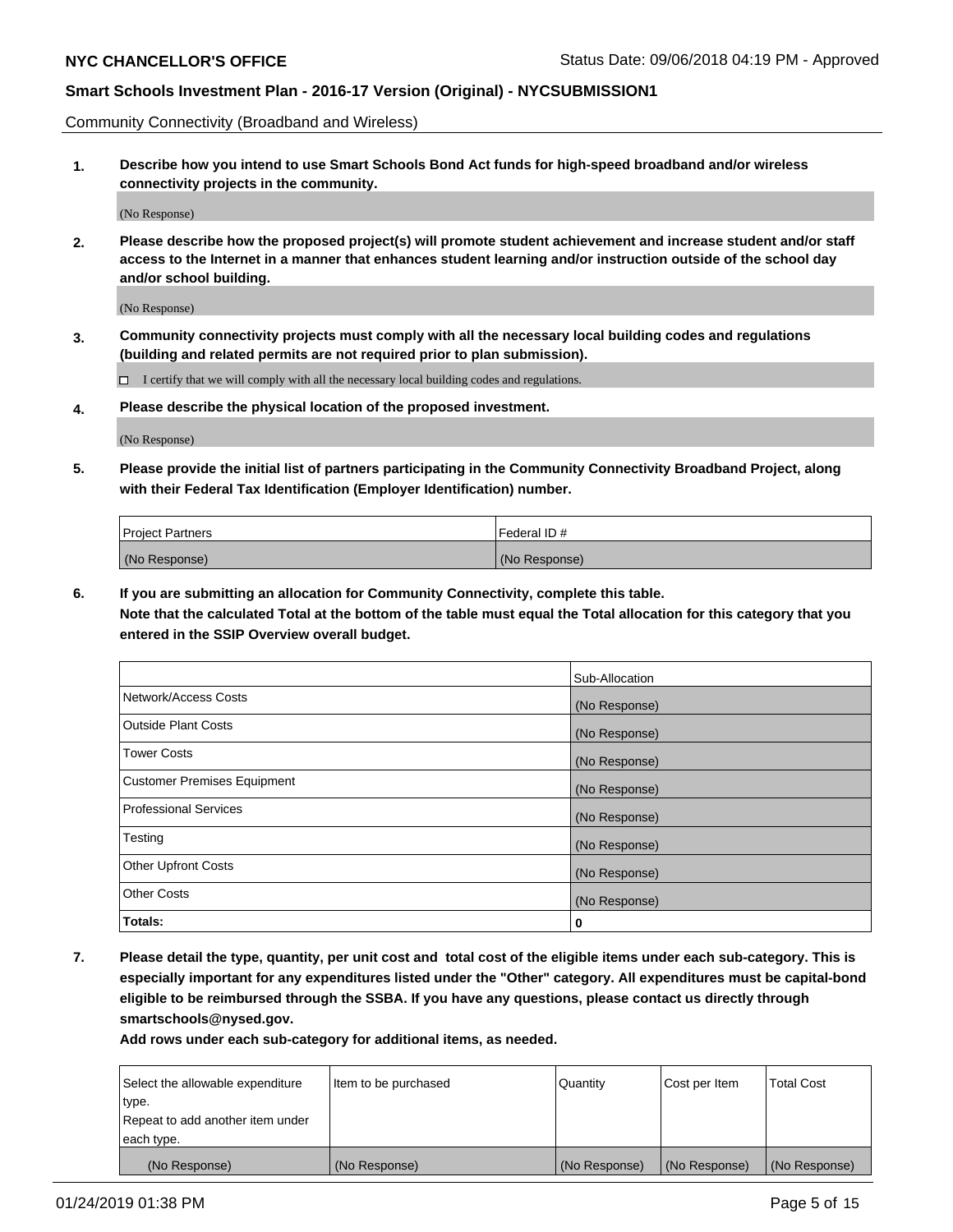### Classroom Learning Technology

**1. In order for students and faculty to receive the maximum benefit from the technology made available under the Smart Schools Bond Act, their school buildings must possess sufficient connectivity infrastructure to ensure that devices can be used during the school day. Smart Schools Investment Plans must demonstrate that sufficient infrastructure that meets the Federal Communications Commission's 100 Mbps per 1,000 students standard currently exists in the buildings where new devices will be deployed, or is a planned use of a portion of Smart Schools Bond Act funds, or is under development through another funding source. Smart Schools Bond Act funds used for technology infrastructure or classroom technology investments must**

**increase the number of school buildings that meet or exceed the minimum speed standard of 100 Mbps per 1,000 students and staff within 12 months. This standard may be met on either a contracted 24/7 firm service or a "burstable" capability. If the standard is met under the burstable criteria, it must be:**

**1. Specifically codified in a service contract with a provider, and**

**2. Guaranteed to be available to all students and devices as needed, particularly during periods of high demand, such as computer-based testing (CBT) periods.**

**Please describe how your district already meets or is planning to meet this standard within 12 months of plan submission.**

(No Response)

- **1a. If a district believes that it will be impossible to meet this standard within 12 months, it may apply for a waiver of this requirement, as described on the Smart Schools website. The waiver must be filed and approved by SED prior to submitting this survey.**
	- By checking this box, you are certifying that the school district has an approved waiver of this requirement on file with the New York State Education Department.

#### **2. Connectivity Speed Calculator (Required)**

|                         | I Number of<br>Students | Multiply by<br>100 Kbps | to Convert to<br>Required<br>Speed in Mb | Divide by 1000 Current Speed Expected<br>lin Mb | Speed to be<br>Attained Within Required<br>12 Months | <b>Expected Date</b><br>When<br>Speed Will be<br>Met |
|-------------------------|-------------------------|-------------------------|------------------------------------------|-------------------------------------------------|------------------------------------------------------|------------------------------------------------------|
| <b>Calculated Speed</b> | (No<br>Response)        | (No Response)           | (No<br>Response)                         | (No<br>Response)                                | (No<br>Response)                                     | (No<br>Response)                                     |

**3. If the district wishes to have students and staff access the Internet from wireless devices within the school building, or in close proximity to it, it must first ensure that it has a robust Wi-Fi network in place that has sufficient bandwidth to meet user demand.**

**Please describe how you have quantified this demand and how you plan to meet this demand.**

(No Response)

**4. All New York State public school districts are required to complete and submit an Instructional Technology Plan survey to the New York State Education Department in compliance with Section 753 of the Education Law and per Part 100.12 of the Commissioner's Regulations.**

**Districts that include educational technology purchases as part of their Smart Schools Investment Plan must have a submitted and approved Instructional Technology Plan survey on file with the New York State Education Department.**

- $\Box$  By checking this box, you are certifying that the school district has an approved Instructional Technology Plan survey on file with the New York State Education Department.
- **5. Describe the devices you intend to purchase and their compatibility with existing or planned platforms or systems. Specifically address the adequacy of each facility's electrical, HVAC and other infrastructure necessary to install and support the operation of the planned technology.**

(No Response)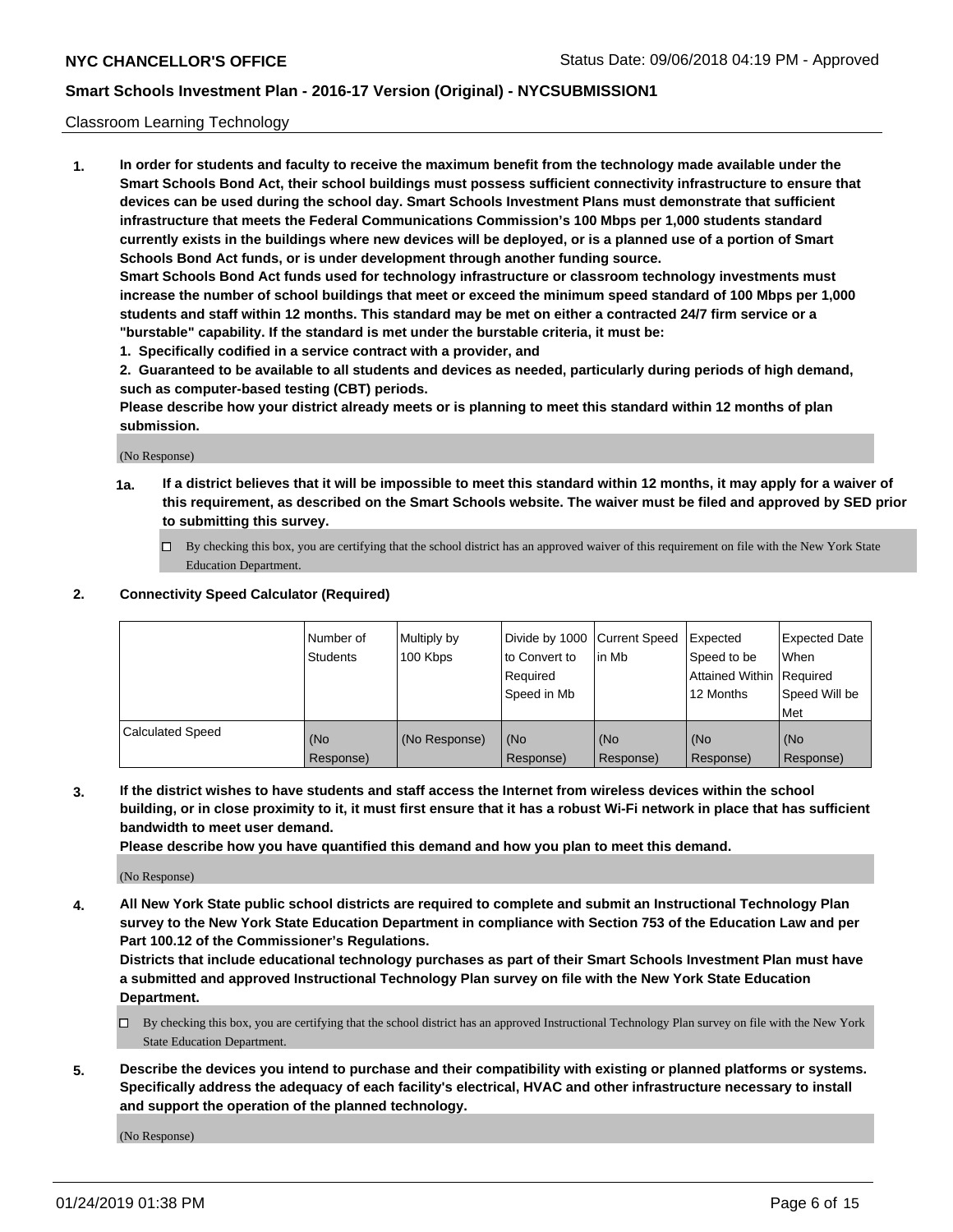### Classroom Learning Technology

- **6. Describe how the proposed technology purchases will:**
	- **> enhance differentiated instruction;**
	- **> expand student learning inside and outside the classroom;**
	- **> benefit students with disabilities and English language learners; and**
	- **> contribute to the reduction of other learning gaps that have been identified within the district.**

**The expectation is that districts will place a priority on addressing the needs of students who struggle to succeed in a rigorous curriculum. Responses in this section should specifically address this concern and align with the district's Instructional Technology Plan (in particular Question 2 of E. Curriculum and Instruction: "Does the district's instructional technology plan address the needs of students with disabilities to ensure equitable access to instruction, materials and assessments?" and Question 3 of the same section: "Does the district's instructional technology plan address the provision of assistive technology specifically for students with disabilities to ensure access to and participation in the general curriculum?"**

(No Response)

**7. Where appropriate, describe how the proposed technology purchases will enhance ongoing communication with parents and other stakeholders and help the district facilitate technology-based regional partnerships, including distance learning and other efforts.**

(No Response)

**8. Describe the district's plan to provide professional development to ensure that administrators, teachers and staff can employ the technology purchased to enhance instruction successfully.**

**Note: This response should be aligned and expanded upon in accordance with your district's response to Question 1 of F. Professional Development of your Instructional Technology Plan: "Please provide a summary of professional development offered to teachers and staff, for the time period covered by this plan, to support technology to enhance teaching and learning. Please include topics, audience and method of delivery within your summary."**

(No Response)

- **9. Districts must contact the SUNY/CUNY teacher preparation program that supplies the largest number of the district's new teachers to request advice on innovative uses and best practices at the intersection of pedagogy and educational technology.**
	- By checking this box, you certify that you have contacted the SUNY/CUNY teacher preparation program that supplies the largest number of your new teachers to request advice on these issues.
	- **9a. Please enter the name of the SUNY or CUNY Institution that you contacted.**

(No Response)

**9b. Enter the primary Institution phone number.**

(No Response)

**9c. Enter the name of the contact person with whom you consulted and/or will be collaborating with on innovative uses of technology and best practices.**

(No Response)

**10. A district whose Smart Schools Investment Plan proposes the purchase of technology devices and other hardware must account for nonpublic schools in the district.**

**Are there nonpublic schools within your school district?**

Yes

 $\square$  No

**11. Nonpublic Classroom Technology Loan Calculator**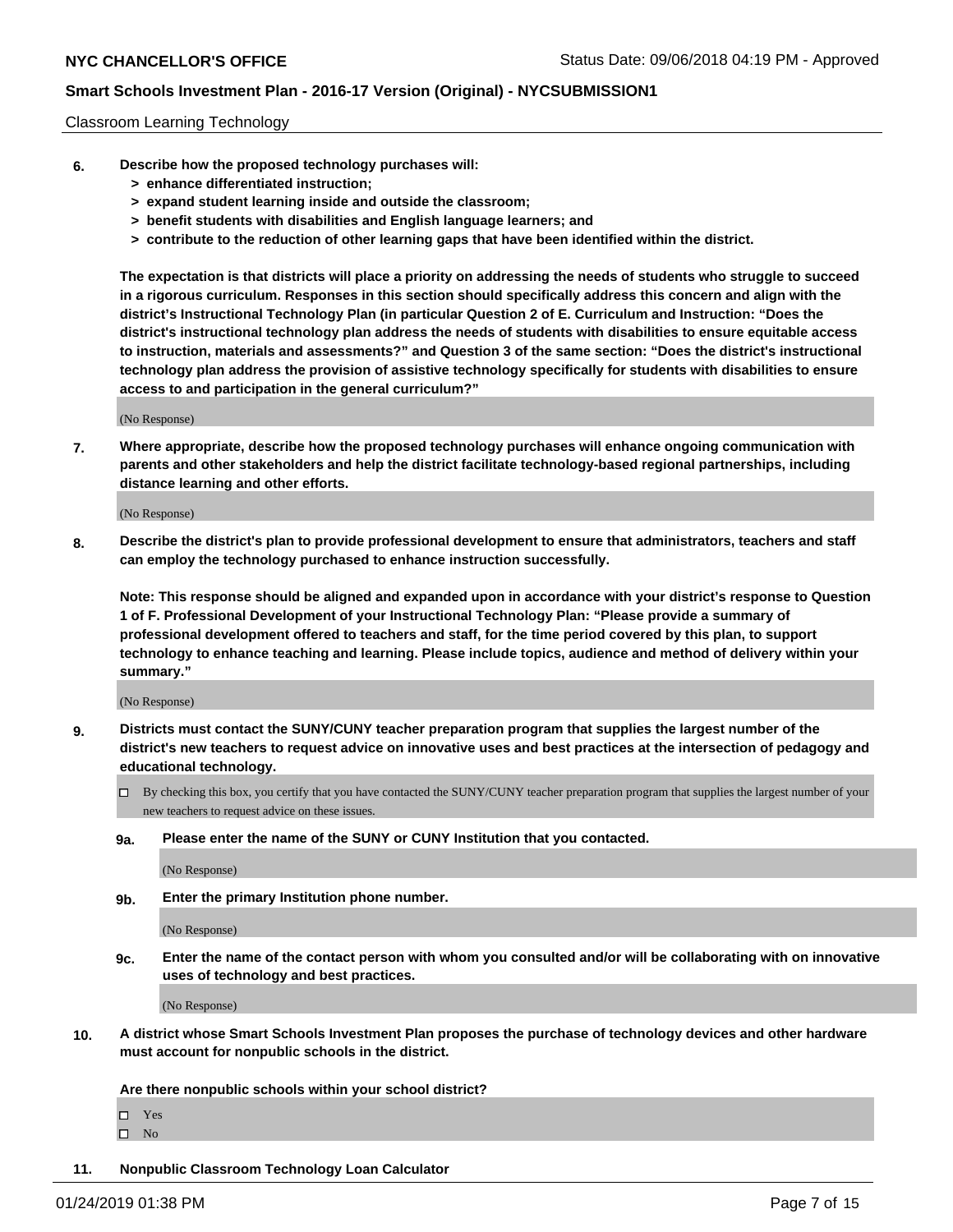### Classroom Learning Technology

**The Smart Schools Bond Act provides that any Classroom Learning Technology purchases made using Smart Schools funds shall be lent, upon request, to nonpublic schools in the district. However, no school district shall be required to loan technology in amounts greater than the total obtained and spent on technology pursuant to the Smart Schools Bond Act and the value of such loan may not exceed the total of \$250 multiplied by the nonpublic school enrollment in the base year at the time of enactment. See:**

**http://www.p12.nysed.gov/mgtserv/smart\_schools/docs/Smart\_Schools\_Bond\_Act\_Guidance\_04.27.15\_Final.pdf.**

|                                       | 1. Classroom<br>Technology<br>Sub-allocation | 2. Public<br>l Enrollment<br>$(2014 - 15)$ | l 3. Nonpublic<br>l Enrollment<br>$(2014 - 15)$ | l 4. Sum of<br>Public and<br>l Nonpublic<br>Enrollment                                        | 15. Total Per<br>Pupil Sub-<br>l allocation | l 6. Total<br>Nonpublic Loan<br>Amount |
|---------------------------------------|----------------------------------------------|--------------------------------------------|-------------------------------------------------|-----------------------------------------------------------------------------------------------|---------------------------------------------|----------------------------------------|
| Calculated Nonpublic Loan<br>l Amount |                                              |                                            |                                                 | (No Response)   (No Response)   (No Response)   (No Response)   (No Response)   (No Response) |                                             |                                        |

**12. To ensure the sustainability of technology purchases made with Smart Schools funds, districts must demonstrate a long-term plan to maintain and replace technology purchases supported by Smart Schools Bond Act funds. This sustainability plan shall demonstrate a district's capacity to support recurring costs of use that are ineligible for Smart Schools Bond Act funding such as device maintenance, technical support, Internet and wireless fees, maintenance of hotspots, staff professional development, building maintenance and the replacement of incidental items. Further, such a sustainability plan shall include a long-term plan for the replacement of purchased devices and equipment at the end of their useful life with other funding sources.**

 $\Box$  By checking this box, you certify that the district has a sustainability plan as described above.

**13. Districts must ensure that devices purchased with Smart Schools Bond funds will be distributed, prepared for use, maintained and supported appropriately. Districts must maintain detailed device inventories in accordance with generally accepted accounting principles.**

By checking this box, you certify that the district has a distribution and inventory management plan and system in place.

**14. If you are submitting an allocation for Classroom Learning Technology complete this table. Note that the calculated Total at the bottom of the table must equal the Total allocation for this category that you entered in the SSIP Overview overall budget.**

|                          | Sub-Allocation |
|--------------------------|----------------|
| Interactive Whiteboards  | (No Response)  |
| <b>Computer Servers</b>  | (No Response)  |
| <b>Desktop Computers</b> | (No Response)  |
| <b>Laptop Computers</b>  | (No Response)  |
| <b>Tablet Computers</b>  | (No Response)  |
| <b>Other Costs</b>       | (No Response)  |
| Totals:                  | 0              |

**15. Please detail the type, quantity, per unit cost and total cost of the eligible items under each sub-category. This is especially important for any expenditures listed under the "Other" category. All expenditures must be capital-bond eligible to be reimbursed through the SSBA. If you have any questions, please contact us directly through smartschools@nysed.gov.**

**Please specify in the "Item to be Purchased" field which specific expenditures and items are planned to meet the district's nonpublic loan requirement, if applicable.**

**NOTE: Wireless Access Points that will be loaned/purchased for nonpublic schools should ONLY be included in this category, not under School Connectivity, where public school districts would list them.**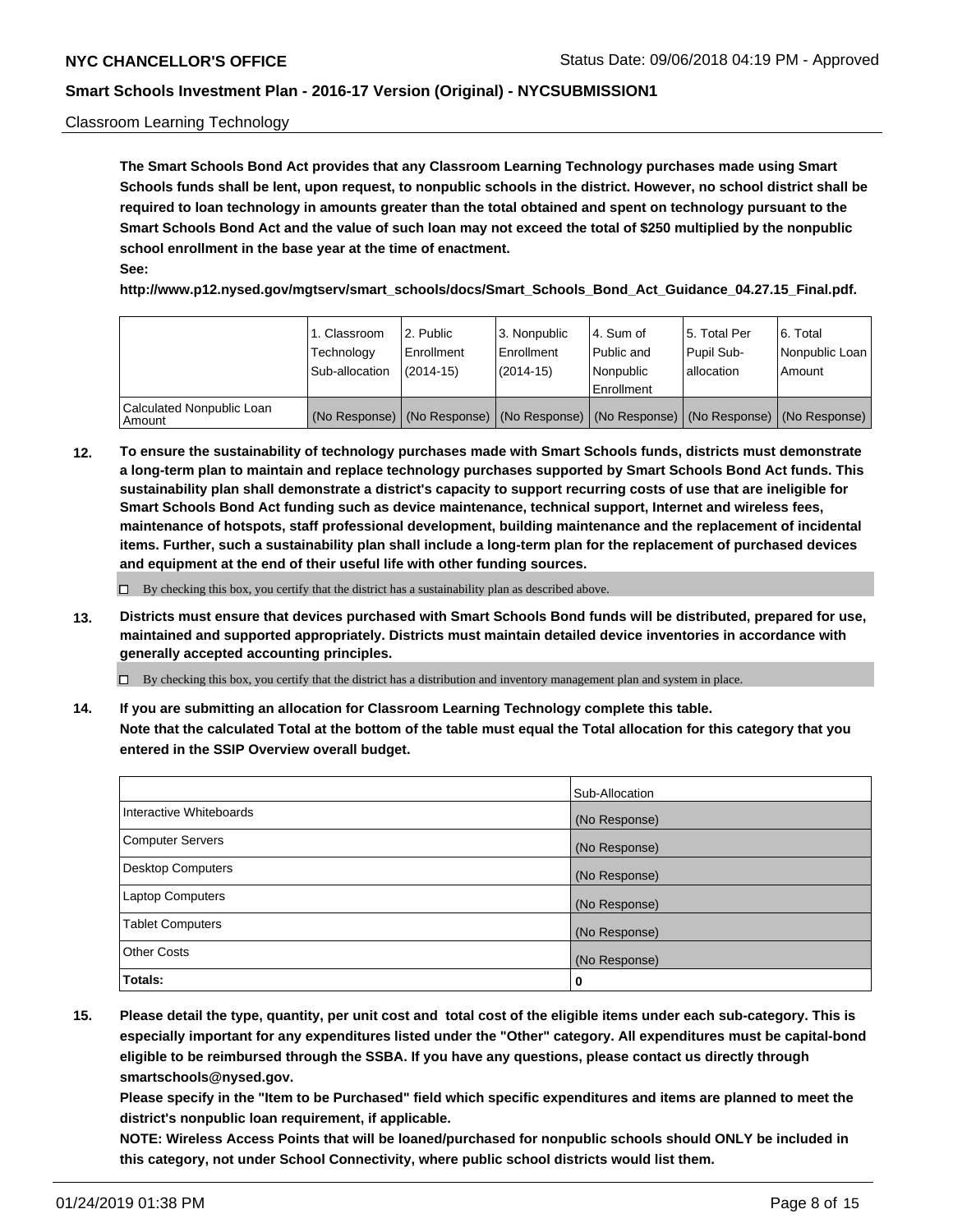Classroom Learning Technology

| Select the allowable expenditure | Iltem to be Purchased | Quantity      | Cost per Item | <b>Total Cost</b> |
|----------------------------------|-----------------------|---------------|---------------|-------------------|
| type.                            |                       |               |               |                   |
| Repeat to add another item under |                       |               |               |                   |
| each type.                       |                       |               |               |                   |
| (No Response)                    | (No Response)         | (No Response) | (No Response) | (No Response)     |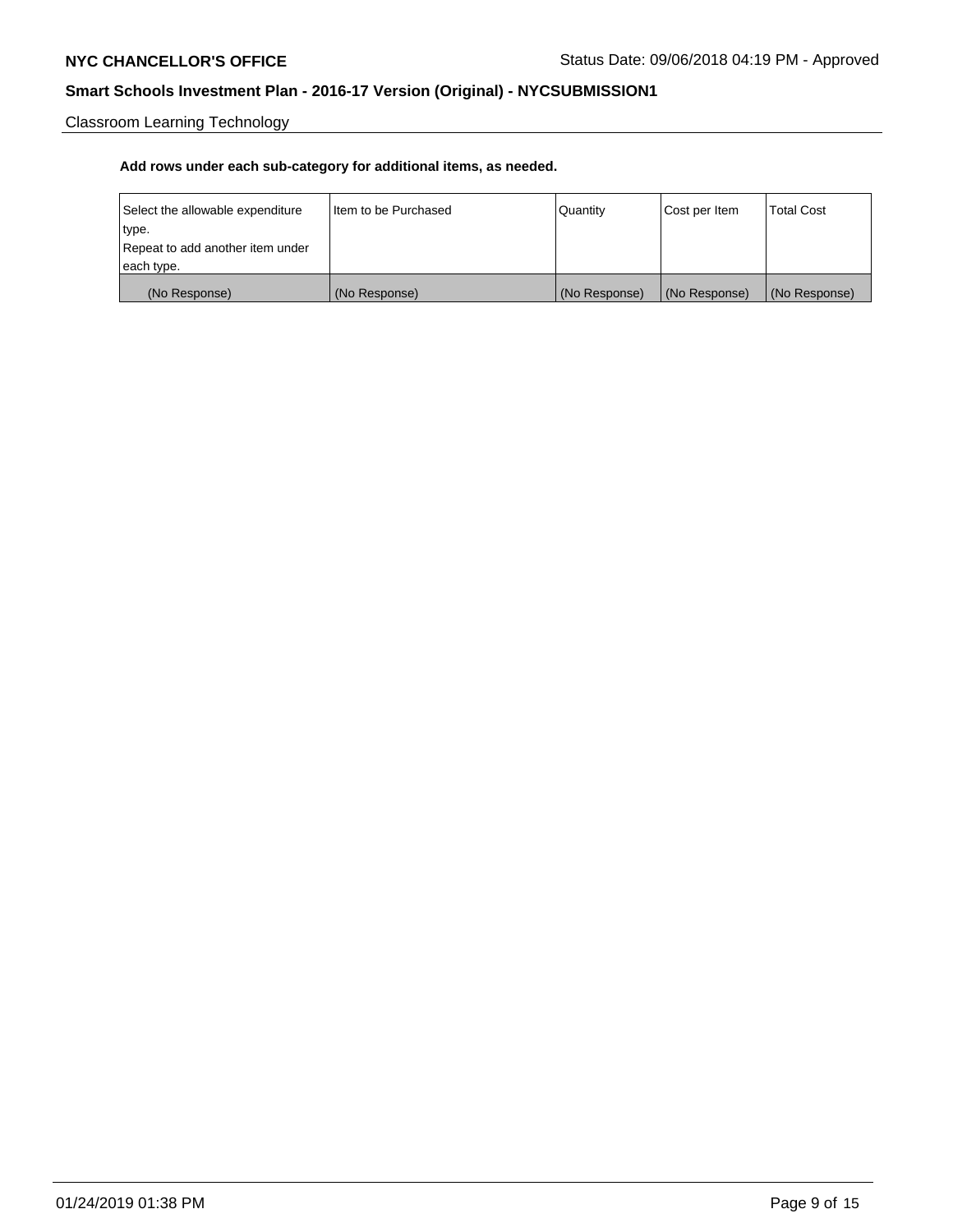#### Pre-Kindergarten Classrooms

## **1. Provide information regarding how and where the district is currently serving pre-kindergarten students and justify the need for additional space with enrollment projections over 3 years.**

New York City serves Pre-K students throughout the five boroughs. The Mayor and Chancellor announced on December 18, 2015 that a record 68,547 children are now enrolled in Pre-K. This number is nearly 50,000 more students than were enrolled prior to the Mayor's Pre-K for All initiative launched in 2014. Pre-K for All's need for additional space is justified based on a number of factors, one of which includes New York City's efforts to combat inequality, and our data shows high enrollment across every community, with highest participation among low-income families. An additional 3,000 children have enrolled in Pre-K for All since September 2015, when enrollment was just over 65,000. Nearly 90 percent of the increase in enrollment since the first day of school is in zip codes with incomes below the City's median, driven by continuous outreach in under-enrolled communities. The projected Pre-K enrollment for the 2018-19 school year is 70,601.

## **2. Describe the district's plan to construct, enhance or modernize education facilities to accommodate prekindergarten programs. Such plans must include:**

**- Specific descriptions of what the district intends to do to each space;**

- **An affirmation that pre-kindergarten classrooms will contain a minimum of 900 square feet per classroom;**
- **The number of classrooms involved;**
- **The approximate construction costs per classroom; and**

**- Confirmation that the space is district-owned or has a long-term lease that exceeds the probable useful life of the improvements.**

NYC DOE plans to build or modernize approximately 36 Pre-K classrooms housing an estimated capacity of 600 students using the SSBA funds. The details included in the attached file titled "NYC SCA SSBA List of Pre-K Projects" are for the 36 identified classrooms to date. NYC will follow the SSBA guidelines to ensure that each Pre-K classroom will contain a minimum of 900 square feet. The approximate construction cost per classroom is estimated to be \$2.1 mil. NYC school district will adhere to the SSBA guidelines to ensure that the enhancements will be performed in NYC owned or leased facilities. Furthermore NYC will confirm that the tenure of ownership or leases exceed the probable useful life of such improvements. The Pre-K centers listed in the attachment titled "NYC SCA SSBA List of Pre-K Projects" constitute our current projection of the first group of sites that will require construction work to accommodate our Pre-K students in new buildings or where the NYC DOE has secured or is working to secure a long term lease. The NYC DOE looks at Pre-K need and capacity on a neighborhood basis, and based on where we are able to secure space, we identify sites to accommodate Pre-K students. As the NYC DOE identifies additional Pre-K sites, we will advise NYSED accordingly.

**3. Smart Schools Bond Act funds may only be used for capital construction costs. Describe the type and amount of additional funds that will be required to support ineligible ongoing costs (e.g. instruction, supplies) associated with any additional pre-kindergarten classrooms that the district plans to add.**

Additional funds required to support ineligible ongoing costs vary and are based on a number of factors, including the number of classrooms at the site, teacher salaries, and the number of students in each classroom.

The NYC DOE receives non-capital funds from multiple sources to support staffing, instruction, supplies, and other costs to support full-day Pre-K programs in New York City. These sources include:

- Grants totaling approximately \$530 million annually
- City dollars allocated to support remaining Pre-K program needs.
- **4. All plans and specifications for the erection, repair, enlargement or remodeling of school buildings in any public school district in the State must be reviewed and approved by the Commissioner. Districts that plan capital projects using their Smart Schools Bond Act funds will undergo a Preliminary Review Process by the Office of Facilities Planning.**

**Please indicate on a separate row each project number given to you by the Office of Facilities Planning.**

| Project Number        |  |
|-----------------------|--|
| Not applicable to NYC |  |

**5. If you have made an allocation for Pre-Kindergarten Classrooms, complete this table. Note that the calculated Total at the bottom of the table must equal the Total allocation for this category that you entered in the SSIP Overview overall budget.**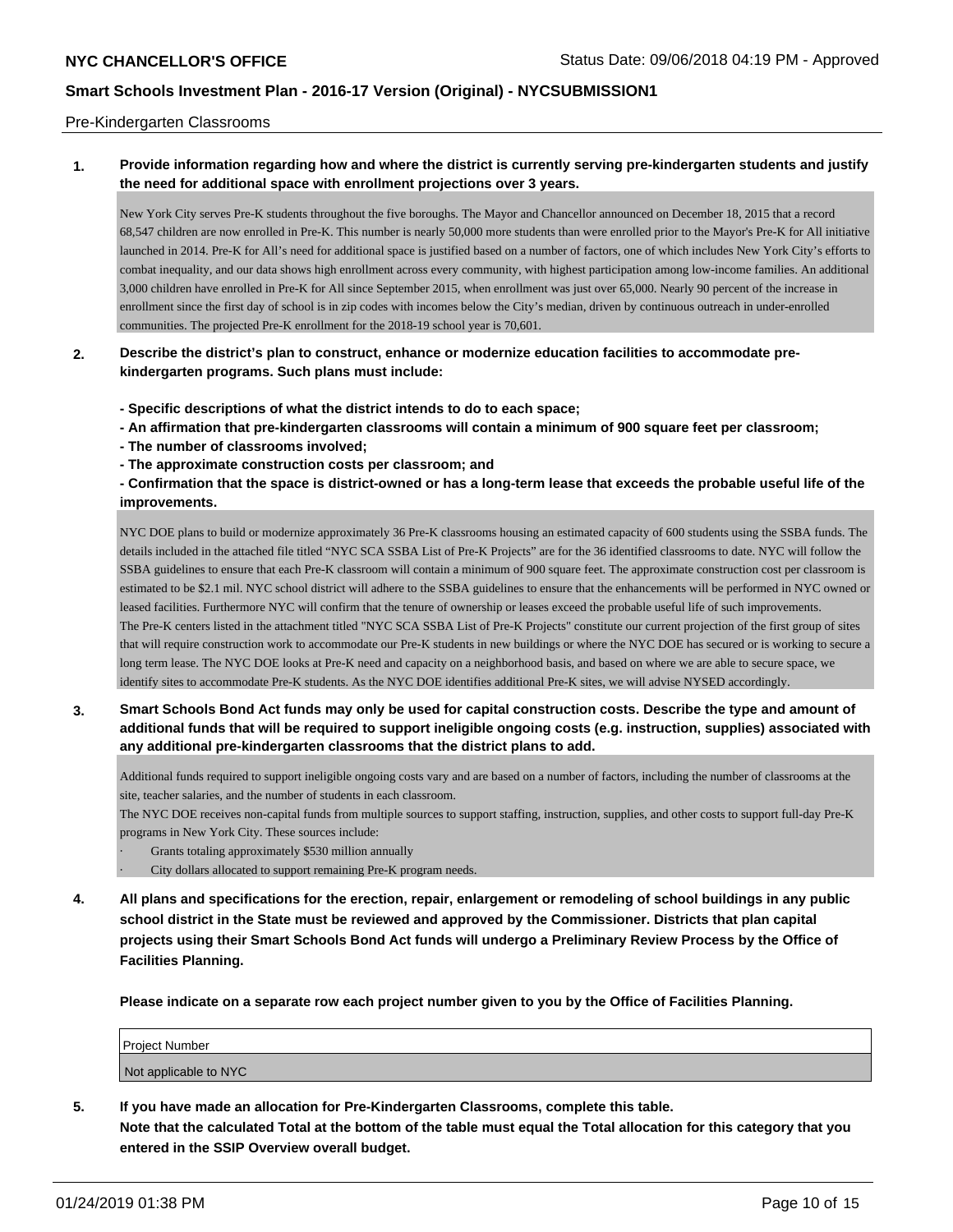Pre-Kindergarten Classrooms

|                                          | Sub-Allocation |
|------------------------------------------|----------------|
| Construct Pre-K Classrooms               | 80,411,688     |
| Enhance/Modernize Educational Facilities |                |
| <b>Other Costs</b>                       | 19,588,312     |
| Totals:                                  | 100,000,000    |

**6. Please detail the type, quantity, per unit cost and total cost of the eligible items under each sub-category. This is especially important for any expenditures listed under the "Other" category. All expenditures must be capital-bond eligible to be reimbursed through the SSBA. If you have any questions, please contact us directly through smartschools@nysed.gov.**

| Select the allowable expenditure<br>type.<br>Repeat to add another item under | Item to be purchased           | Quantity | Cost per Item | <b>Total Cost</b> |
|-------------------------------------------------------------------------------|--------------------------------|----------|---------------|-------------------|
| each type.                                                                    |                                |          |               |                   |
| <b>Construct Pre-K Classrooms</b>                                             | <b>General Construction</b>    | 36.00    | 2,233,658     | 80,411,688        |
| <b>Other Costs</b>                                                            | <b>Other Constuction Cost</b>  | 36.00    | 254,065       | 9,146,353         |
| <b>Other Costs</b>                                                            | Design                         | 36.00    | 184.194       | 6,630,979         |
| <b>Other Costs</b>                                                            | <b>Construction Management</b> | 36.00    | 105,861       | 3,810,980         |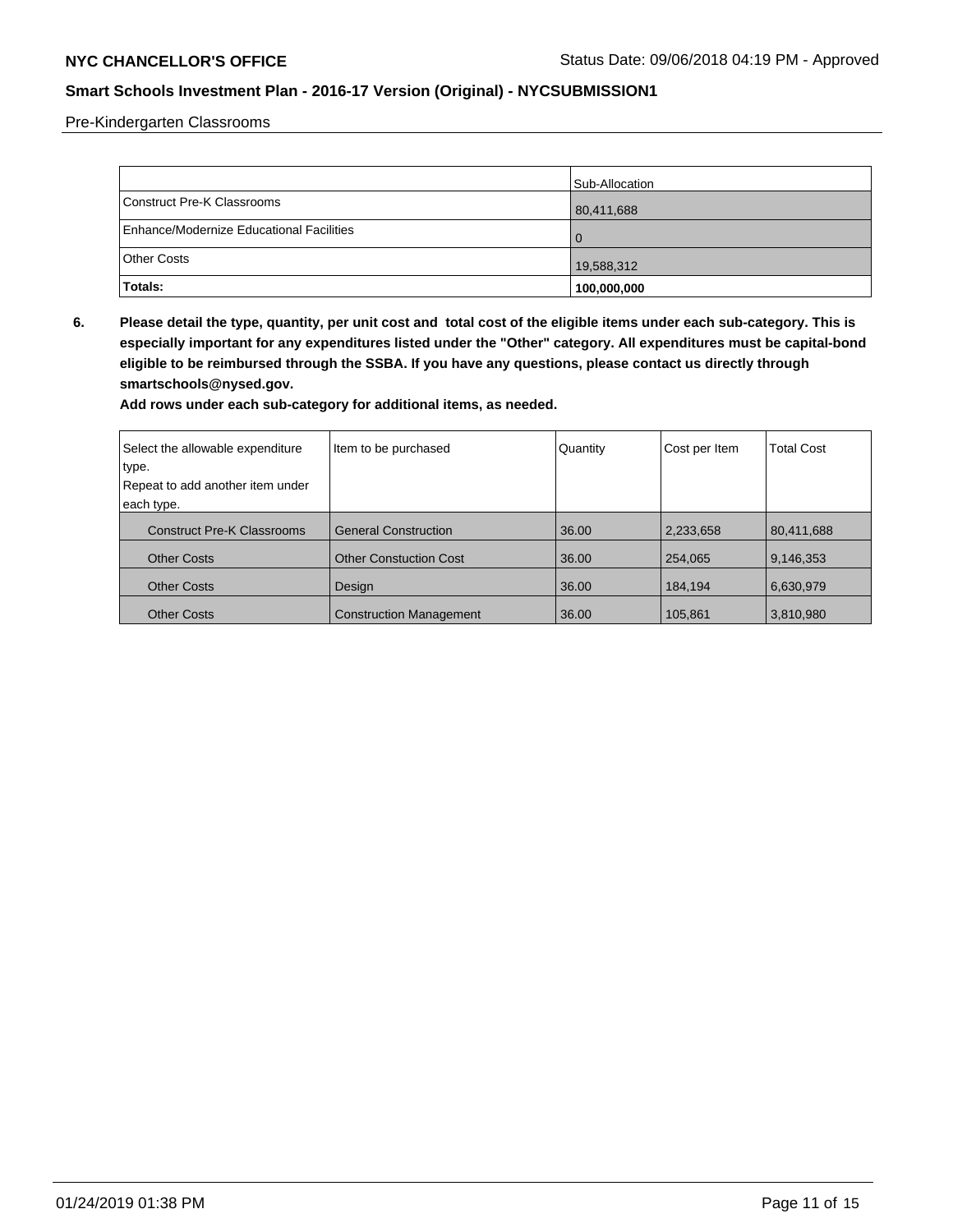#### Replace Transportable Classrooms

**1. Describe the district's plan to construct, enhance or modernize education facilities to provide high-quality instructional space by replacing transportable classrooms.**

The NYC school district is working toward elimination of all Transportable Classroom Units (TCUs). Elimination of TCUs will be accomplished several ways, including the building of new educational facilities such as additions, and construction in existing buildings to create additional classrooms.

The NYC DOE is regularly undergoing comprehensive reviews of all TCUs across the city to determine which TCUs may be removed. Many offices must coordinate to determine the strategies that will facilitate the removal of TCUs at a school site, including changes to admissions/enrollment methods, relocation of programs, feasibility of creating space within the school's main building, or possibility of building of new capacity within a community. Each TCU found in the attachment titled "NYC SCA SSBA List of TCU Projects" has a removal strategy identified and has been confirmed as ready for removal.

TCU projects categorized under the label "Construct New Instructional Space" will have their TCU removal attached to the construction of new classrooms to create permanent instructional space. As the NYC DOE identifies additional TCU sites, we will advise NYSED accordingly.

**2. All plans and specifications for the erection, repair, enlargement or remodeling of school buildings in any public school district in the State must be reviewed and approved by the Commissioner. Districts that plan capital projects using their Smart Schools Bond Act funds will undergo a Preliminary Review Process by the Office of Facilities Planning.**

**Please indicate on a separate row each project number given to you by the Office of Facilities Planning.**

| Project Number        |  |
|-----------------------|--|
| Not Applicable to NYC |  |

**3. For large projects that seek to blend Smart Schools Bond Act dollars with other funds, please note that Smart Schools Bond Act funds can be allocated on a pro rata basis depending on the number of new classrooms built that directly replace transportable classroom units.**

**If a district seeks to blend Smart Schools Bond Act dollars with other funds describe below what other funds are being used and what portion of the money will be Smart Schools Bond Act funds.**

NYC will not blend Smart Schools Bond Act dollars with other funds.

**4. If you have made an allocation for Replace Transportable Classrooms, complete this table. Note that the calculated Total at the bottom of the table must equal the Total allocation for this category that you entered in the SSIP Overview overall budget.**

|                                                | Sub-Allocation |
|------------------------------------------------|----------------|
| Construct New Instructional Space              | 228,086,642    |
| Enhance/Modernize Existing Instructional Space |                |
| Other Costs                                    | 71,913,358     |
| Totals:                                        | 300,000,000    |

**5. Please detail the type, quantity, per unit cost and total cost of the eligible items under each sub-category. This is especially important for any expenditures listed under the "Other" category. All expenditures must be capital-bond eligible to be reimbursed through the SSBA. If you have any questions, please contact us directly through smartschools@nysed.gov.**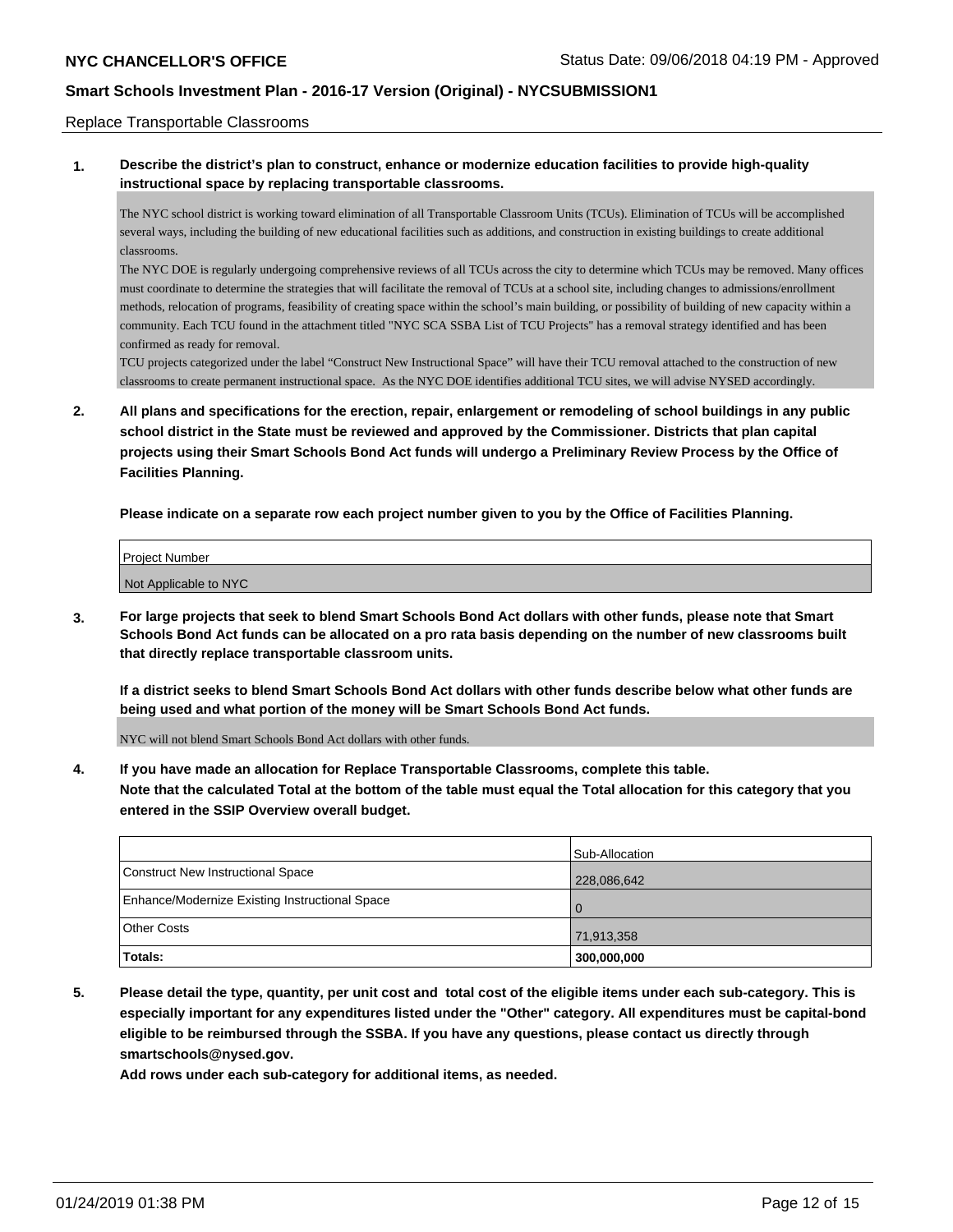Replace Transportable Classrooms

| Select the allowable expenditure<br>type.<br>Repeat to add another item under<br>each type. | Item to be purchased           | Quantity | Cost per Item | <b>Total Cost</b> |
|---------------------------------------------------------------------------------------------|--------------------------------|----------|---------------|-------------------|
| <b>Construct Classrooms</b>                                                                 | <b>General Construction</b>    | 5.00     | 45,617,328    | 228,086,640       |
| <b>Other Costs</b>                                                                          | <b>Other Construction Cost</b> | 5.00     | 5,285,199     | 26,425,995        |
| <b>Other Costs</b>                                                                          | Design                         | 5.00     | 4,548,736     | 22,743,680        |
| <b>Other Costs</b>                                                                          | <b>Construction Management</b> | 5.00     | 4,548,737     | 22,743,685        |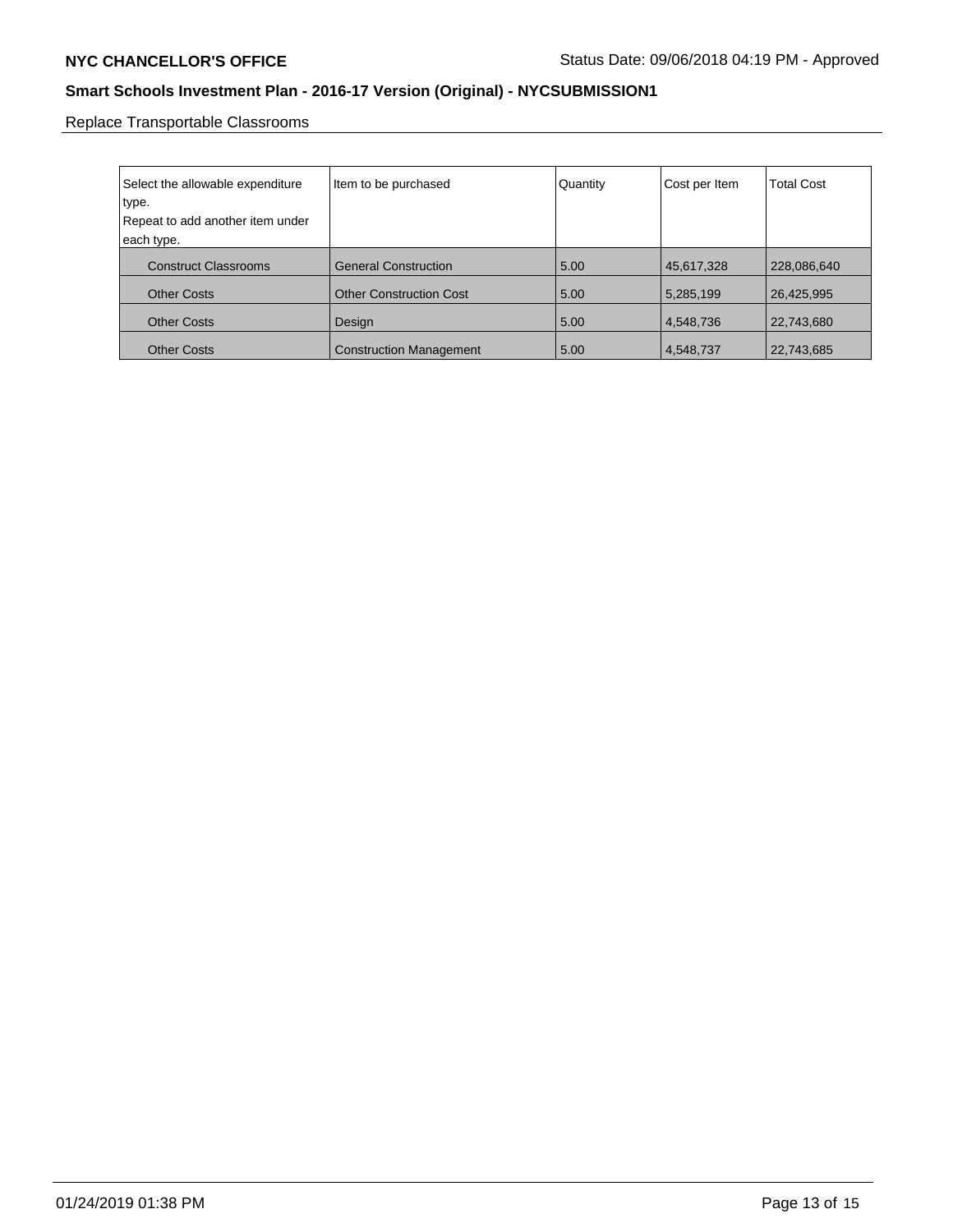High-Tech Security Features

**1. Describe how you intend to use Smart Schools Bond Act funds to install high-tech security features in school buildings and on school campuses.**

(No Response)

**2. All plans and specifications for the erection, repair, enlargement or remodeling of school buildings in any public school district in the State must be reviewed and approved by the Commissioner. Districts that plan capital projects using their Smart Schools Bond Act funds will undergo a Preliminary Review Process by the Office of Facilities Planning.** 

**Please indicate on a separate row each project number given to you by the Office of Facilities Planning.**

| <b>Project Number</b> |  |
|-----------------------|--|
| (No Response)         |  |

- **3. Was your project deemed eligible for streamlined Review?**
	- Yes  $\boxtimes$  No
	-
- **4. Include the name and license number of the architect or engineer of record.**

| Name          | License Number |
|---------------|----------------|
| (No Response) | (No Response)  |

**5. If you have made an allocation for High-Tech Security Features, complete this table.**

**Note that the calculated Total at the bottom of the table must equal the Total allocation for this category that you entered in the SSIP Overview overall budget.**

|                                                      | Sub-Allocation |
|------------------------------------------------------|----------------|
| Capital-Intensive Security Project (Standard Review) | $\mathbf 0$    |
| <b>Electronic Security System</b>                    | $\Omega$       |
| <b>Entry Control System</b>                          |                |
| Approved Door Hardening Project                      | $\Omega$       |
| <b>Other Costs</b>                                   |                |
| Totals:                                              | 0              |

**6. Please detail the type, quantity, per unit cost and total cost of the eligible items under each sub-category. This is especially important for any expenditures listed under the "Other" category. All expenditures must be capital-bond eligible to be reimbursed through the SSBA. If you have any questions, please contact us directly through smartschools@nysed.gov.**

| Select the allowable expenditure | Item to be purchased | l Quantitv    | Cost per Item | <b>Total Cost</b> |
|----------------------------------|----------------------|---------------|---------------|-------------------|
| type.                            |                      |               |               |                   |
| Repeat to add another item under |                      |               |               |                   |
| each type.                       |                      |               |               |                   |
| (No Response)                    | (No Response)        | (No Response) | (No Response) | (No Response)     |